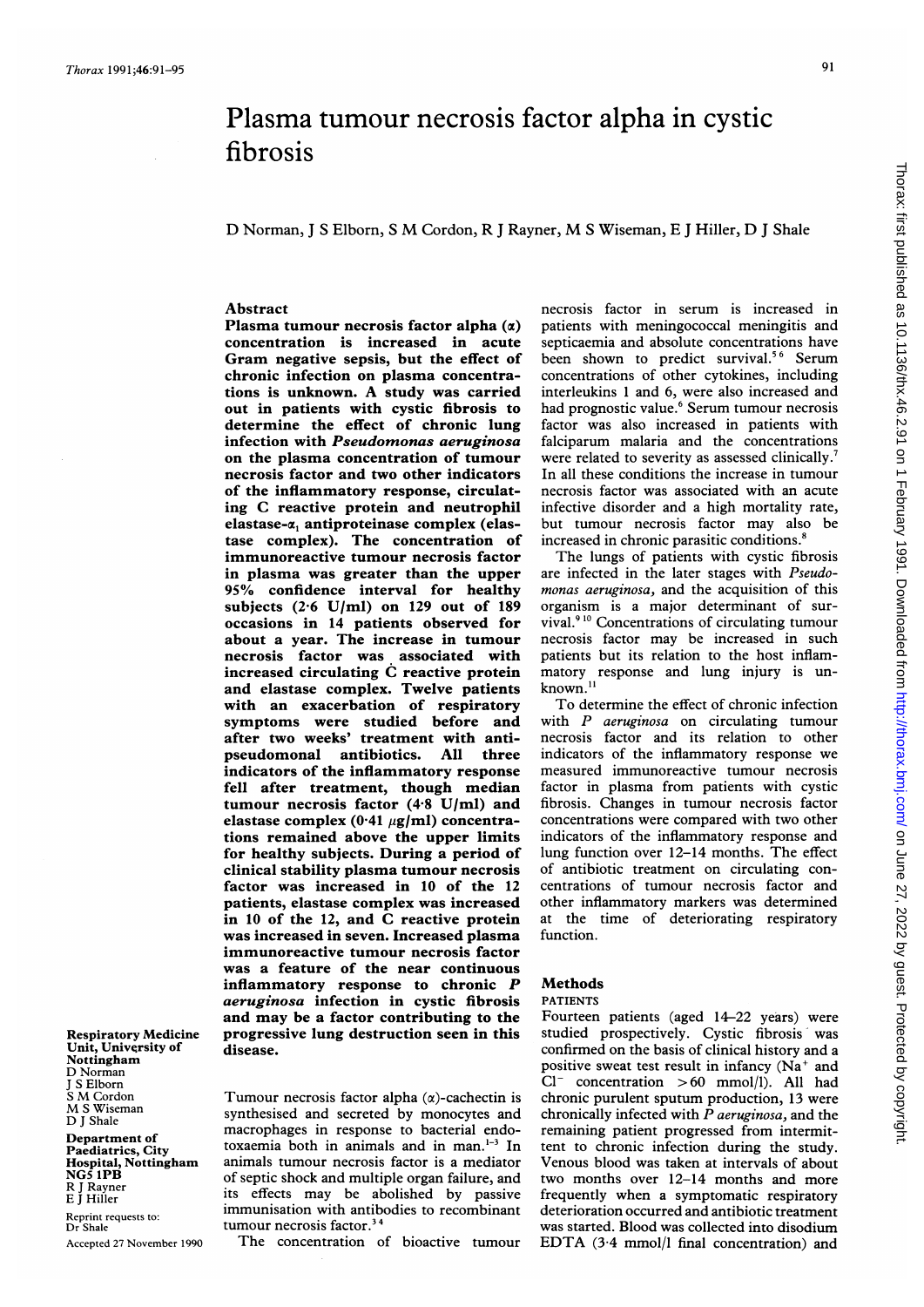kept on ice until separation. A serum sample was also obtained. Separation was completed within 30 minutes of collection and plasma and serum were stored at  $-70^{\circ}$ C until they were assayed for tumour necrosis factor, neutrophil elastase- $\alpha_1$  antiproteinase complex (elastase complex), and C reactive protein. The treatment of respiratory exacerbations was independent of these measurements, which were all made after completion of the 12-14 month study period. Antibiotic treatment was initiated when increased respiratory symptoms or signs occurred with deterioration in lung function. The choice of antibiotic was based on standard bacterial sensitivity testing and the supervising physician's preference.

The patient's clinical data for the whole period of observation were subsequently reviewed by an independent observer, who, unaware of the data on inflammatory markers, identified the most definite episode of pulmonary exacerbation. The criteria for an exacerbation were: an increase in sputum volume and purulence; a reduction of forced expiratory volume in one second (FEV,) of 15% or more from a previously recorded value when the patient was clinically stable in the preceding year; institution of antibiotic treatment. A period of clinical stability was identified, even though the patient was still infected, as a time of no antibiotic treatment, respiratory symptoms at a baseline level for that patient, and an FEV, of less than 15% below the best recorded value for the year.

A group of apparently non-infected, healthy volunteers  $(n = 32)$ , their ages matched to within five years of the ages of the patients' with cystic fibrosis, were used to establish a normal range for circulating inflammatory markers.

### ASSAYS

### Tumour necrosis factor

Ninety six well microtitre plates (Immunlon IV irradiated, Dynatec Laboratories Ltd) were coated with monoclonal antibody to tumour necrosis factor (1:1000) in bicarbonate buffer (pH 9-6) at 4°C overnight. Assay plates were blocked with 50  $\mu$ l/well of 2% bovine serum albumin in phosphate buffered saline (PBS, pH  $7.4$ ) for one hour at  $37^{\circ}$ C. Assay plates were then washed with PBS buffer containing 0-01% Tween 20. Three rapid washes were followed by three three-minute soaks with the same buffer. Standard tumour necrosis factor (interim standard) or a sample (50  $\mu$ I/well) diluted in PBS containing 0-1% gelatin and 0 05% Tween 20 was added, incubated at 4°C overnight, and washed as before. After the washing 50  $\mu$ l/well of rabbit anti-tumour necrosis factor (1:500 in sample buffer; Genzyme Ltd) was allowed to act for two hours at 37°C. Plates were washed as previously and 50  $\mu$ l/well of biotinylated anti-rabbit antibody (1:1000 in sample buffer; Sigma Chemical Company Ltd) was added for one hour at 37°C. Plates were washed as before and avidinperoxidase complex, 50  $\mu$ l/well (1:1000 in borate saline buffer, pH 8 6), was added and incubated at room temperature for one hour.

Plates were washed four times in borate saline buffer with a four minute soak during each wash period. Peroxidase substrate mixture, 100  $\mu$ l/well, was allowed to act for 30 minutes at room temperature. This reaction was stopped by the addition of 3M sodium hydroxide, 50  $\mu$ l/ well. Absorbance was read at 455 5 nm.

Each assay included eight buffer containing (zero tumour necrosis factor) wells per plate and a tumour necrosis factor standard curve from 2 5 to 80 U/ml, each concentration in duplicate. Plasma samples were assayed at 1:2 dilution in duplicate and quality controls were included with each assay. The tumour necrosis<br>factor concentration of specimens was factor concentration of specimens calculated from a regression line derived from the standard curve. Sensitivity, defined as the mean plus two standard deviations of the absorbance of the eight buffer containing wells, was  $1.13$  U/ml on the basis of 20 assays.

### Other assays

C reactive protein and elastase complex were determined by enzyme linked immunosorbent assays developed in our laboratory.<sup>1213</sup> The C reactive protein assay has a sensitivity of  $7·3$  ng/ ml and intra-assay and interassay coefficients of variation of  $4.4\%$  and  $9.2\%$  respectively in our laboratory. Elastase complex was detected in an assay dependent on capture of neutrophil elastase- $\alpha_1$  antiproteinase complex by an antibody to human neutrophil elastase and detection with a biotinylated antibody to human  $\alpha_1$  antiproteinase. Intra-assay and interassay coefficients of variation are 6-7% and 12%.'3

STATISTICAL METHODS<br>Owing to the small number of subjects FEV<sub>1</sub>, C reactive protein, tumour necrosis factor, and elastase complex before and after antibiotic treatment were compared by the paired Wilcoxon test, and results are expressed as the median change and 95% confidence interval (CI) of that change.<sup>14</sup>

### Results

### HEALTHY SUBJECTS

For the 32 healthy subjects the mean plasma tumour necrosis factor concentration was 1-6 (95% confidence interval  $0.8-2.6$ ) U/ml, mean elastase-complex  $0.27$  (95% CI 0.22–0.32)  $\mu$ g/ ml, and mean C reactive protein <sup>1</sup> 28 (95% CI  $0.79-1.79) \mu g/ml.$ 

### LONG TERM OBSERVATIONS

Patients were studied for a median of 347 (range 109-414) days. C reactive protein, elastase complex, and tumour necrosis factor concentrations varied within and between patients during the study (fig 1). All patients had a raised tumour necrosis factor concentration on at least one occasion, though the median values for four individuals were within the range of those of the healthy subjects. Tumour necrosis factor concentrations were greater than the upper 95% CI for the healthy subjects in 129 out of 189 samples in the 14 patients with cystic fibrosis. C reactive protein and elastase-complex values also varied sub-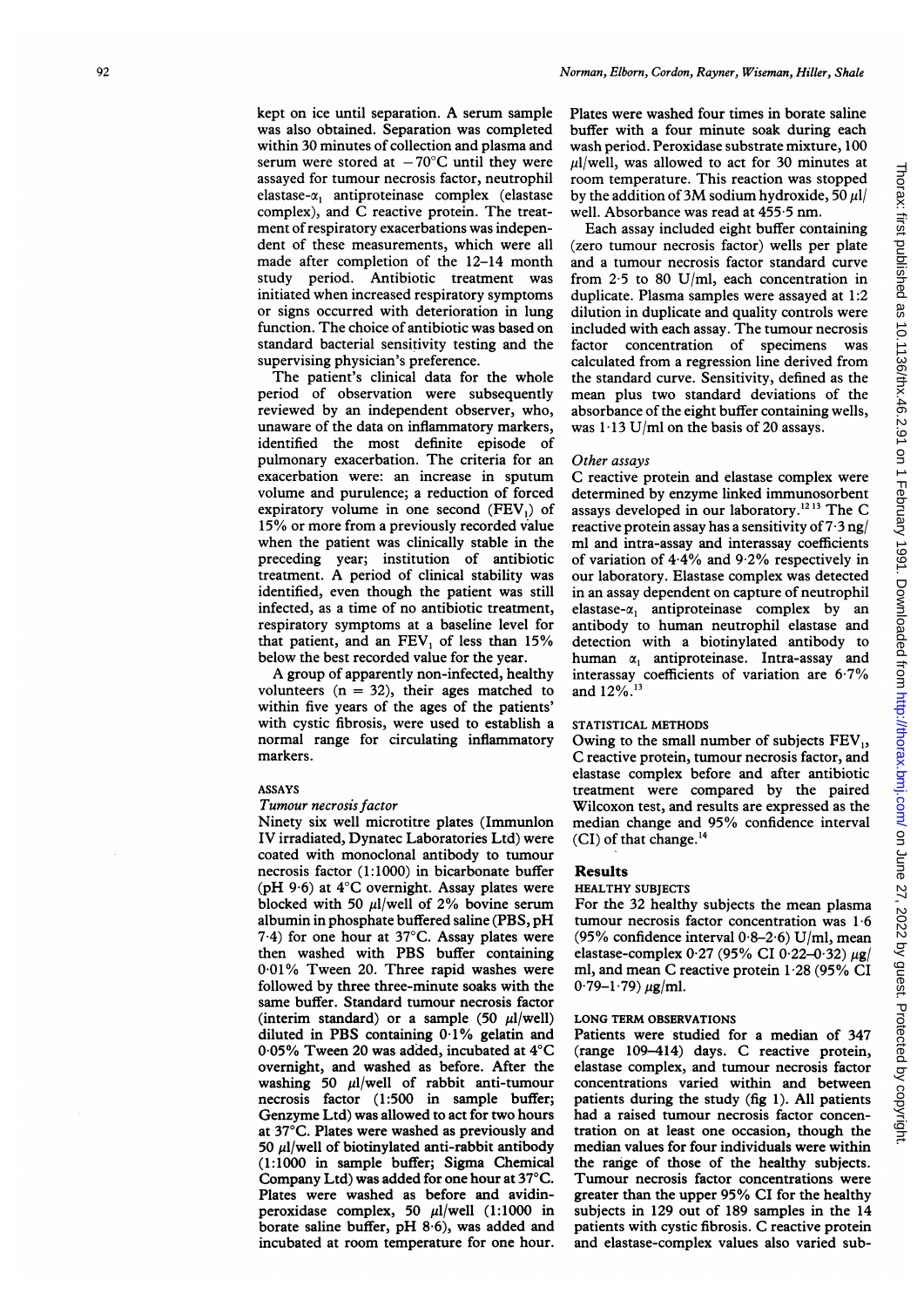

Figure <sup>1</sup> C reactive protein (CRP), elastase complex, and tumour necrosis factor ( TNF ) values for 14 patients studied over 109–414 days. The hatched area indicates<br>the range of values for each patient and the bar indicates the median value. The dotted<br>line indicates the upper 95% confidence limit for

stantially within and between patients, and no direct relation was detected with tumour necrosis factor concentrations or with change in FEV,.

### EFFECT OF ANTIBIOTIC TREATMENT ON INDICATORS OF THE INFLAMMATORY RESPONSE

The circulating concentrations of the three inflammatory markers were further examined in 12 of the 14 patients before and after treatment of a symptomatic respiratory exacerbation. Two patients were excluded-one (patient <sup>13</sup> in fig 1) because no symptomatic deterioration requiring antibiotics occurred and one (patient <sup>14</sup> in fig 1) because of continuous antibiotic treatment during the study period of 109 days up to death. In the remaining <sup>12</sup> patients median concentrations of C reactive protein, elastase complex, and tumour

necrosis factor were above the 95% CI for the healthy subjects when they were first seen after the start of a respiratory exacerbation. After two weeks' antibiotic treatment there was a significant reduction in tumour necrosis factor (median difference  $-9.4$  U/ml, 95% CI  $-3.6$ to  $-14.2$  U/ml,  $p = 0.003$ ), C reactive protein  $(-17.2 \mu g/ml, CI -6.3 \text{ to } -41.7 \mu g/ml, p =$ 0.0025), and elastase complex  $(-0.25 \mu g/ml)$ , CI-0 16 to-0.50  $\mu$ g/ml, p = 0.0025), and an increase in FEV<sub>1</sub> (+0.38 1; CI 0.18 to 0.88 1,  $p = 0.0025$ )—see figures 2 and 3. For most patients, however, only C reactive protein returned to within the range for healthy subjects. At a time of clinical stability, 20-133 days after treatment, most patients had C reactive protein, elastase-complex and tumour necrosis factor concentrations that were greater than the upper 95% confidence limit of the healthy subjects, but below the pretreatment concentrations; the FEV, value was no different from the value after antibiotic treatment (figs 2 and 3).

### Discussion

Plasma immunoreactive tumour necrosis factor was often increased in patients with cystic fibrosis and chronic  $P$  aeruginosa lung infection, confirming a previous report of isolated increase in plasma tumour necrosis factor in such patients.<sup>11</sup> Our data extend that observation and show the chronic nature of the increase in circulating tumour necrosis factor. The sustained increase in tumour necrosis factor in some patients suggests that the inflammatory response does not adapt to chronic localised infection. This is supported by the finding that elastase complex and C reactive protein were also increased in most patients. The continued inflammatory process during periods of apparent clinical stability and symptomatic remission probably indicates that occult lung injury is occurring at this time. As tumour necrosis factor is a major regulator of the host inflammatory response its continuous secretion may be a factor in the lung injury associated with cystic fibrosis.<sup>15-17</sup>

High concentrations of circulating tumour necrosis factor may represent either a spillover from a localised inflammatory response in the lung or wider systemic activation of cells of the monocyte-macrophage series in response to circulating antibody-bacterial endotoxin complexes. <sup>8</sup> Circulating tumour necrosis factor may be <sup>a</sup> factor in the systemic effects of chronic infection, such as the cachexia that characterises cystic fibrosis despite appropriate pancreatic enzyme replacement and dietary supplementation. Weight loss is often used as an indicator of deterioration and the need to treat with antibiotics, and weight gain is a feature of the response to treatment.<sup>19</sup> Increased plasma concentrations of tumour necrosis factor may influence body weight by acting as <sup>a</sup> circulating hormone. We cannot comment directly on the bioactivity of the tumour necrosis factor detected in this study, but the polyclonal detector antibody used in the enzyme linked immunosorbent assays neutralises tumour necrosis factor bioactivity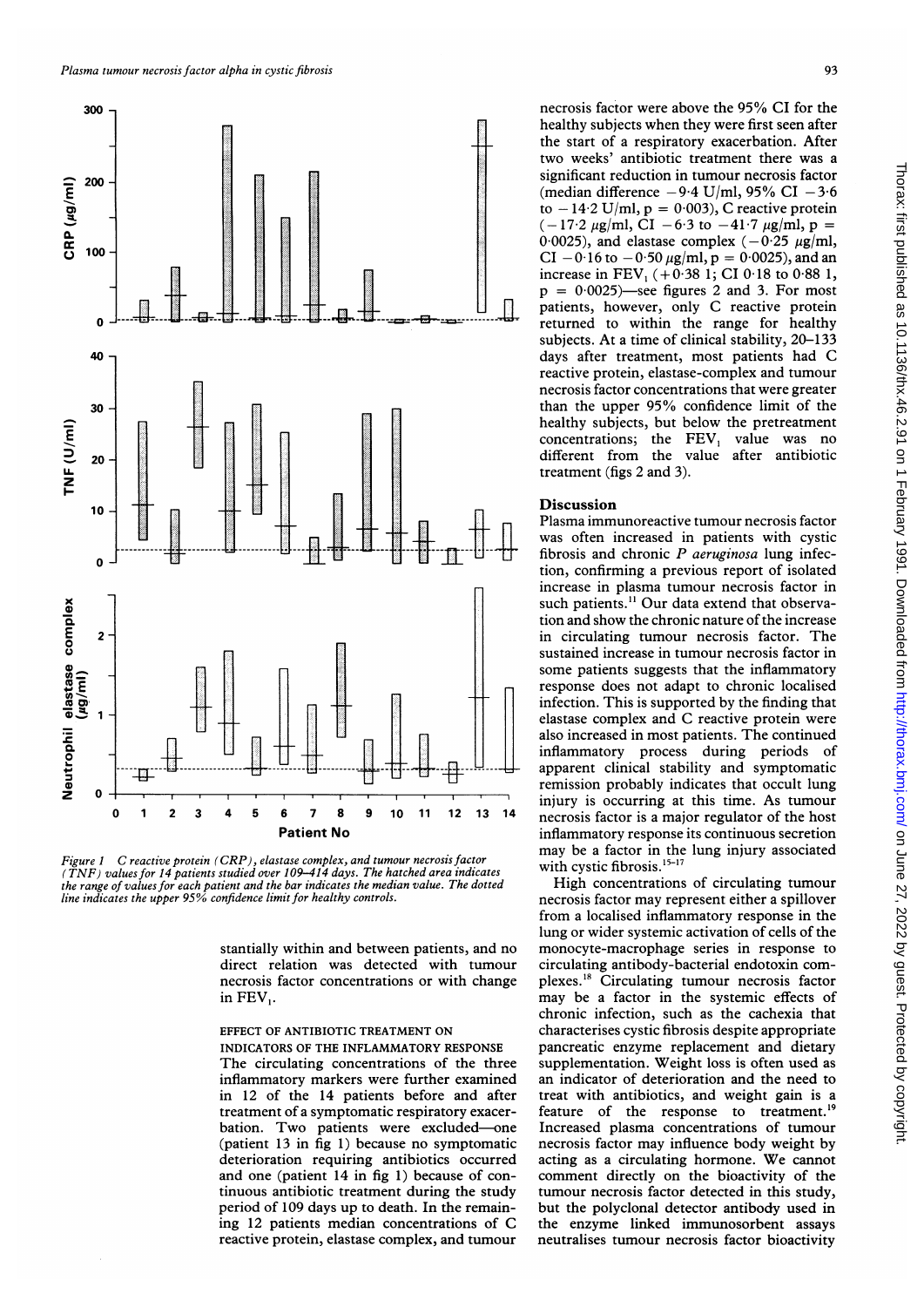Figure 2 Effect of 14 days' antibiotic treatment on  $FEV$ , and serum  $C$ reactive protein (CRP) in 12 patients with cystic fibrosis. Individual values and group medians are given. Values are also given for each patient during a period of clinical stability. The dotted line indicates the upper 95% confidence limit for healthy controls.



in serum from patients with cystic fibrosis in the WEHI <sup>164</sup> cell bioassay (Norman, unpublished data).

The reduction of plasma C reactive protein and elastase complex concentrations that follows antibiotic treatment confirms earlier reports,2021 and the parallel change in tumour necrosis factor is in keeping with its suggested regulatory role in inflammation. Reduction in tumour necrosis factor and the secretion of other cytokines may have reduced the level of

neutrophil activation and the secretion of acute phase proteins, such as C reactive protein.<sup>16 17</sup> A previous study found no significant difference in plasma tumour necrosis factor concentrations between 22 untreated patients with cystic fibrosis and pulmonary infection and six patients who had received antibiotic treatment. The difference between these findings and our own, in which antipseudomonal antibiotic treatment reduced plasma tumour necrosis factor concentrations, is likely to be due to the

Figure 3 Effect of 14 days' antibiotic treatment on plasma tumour necrosis factor (TNF) and elastase complex in 12 patients with cystic fibrosis. Individual values and group medians are given. Values are also given for each patient during a period of clinical stability. The dotted line indicates the upper 95% confidence limit for healthy controls.